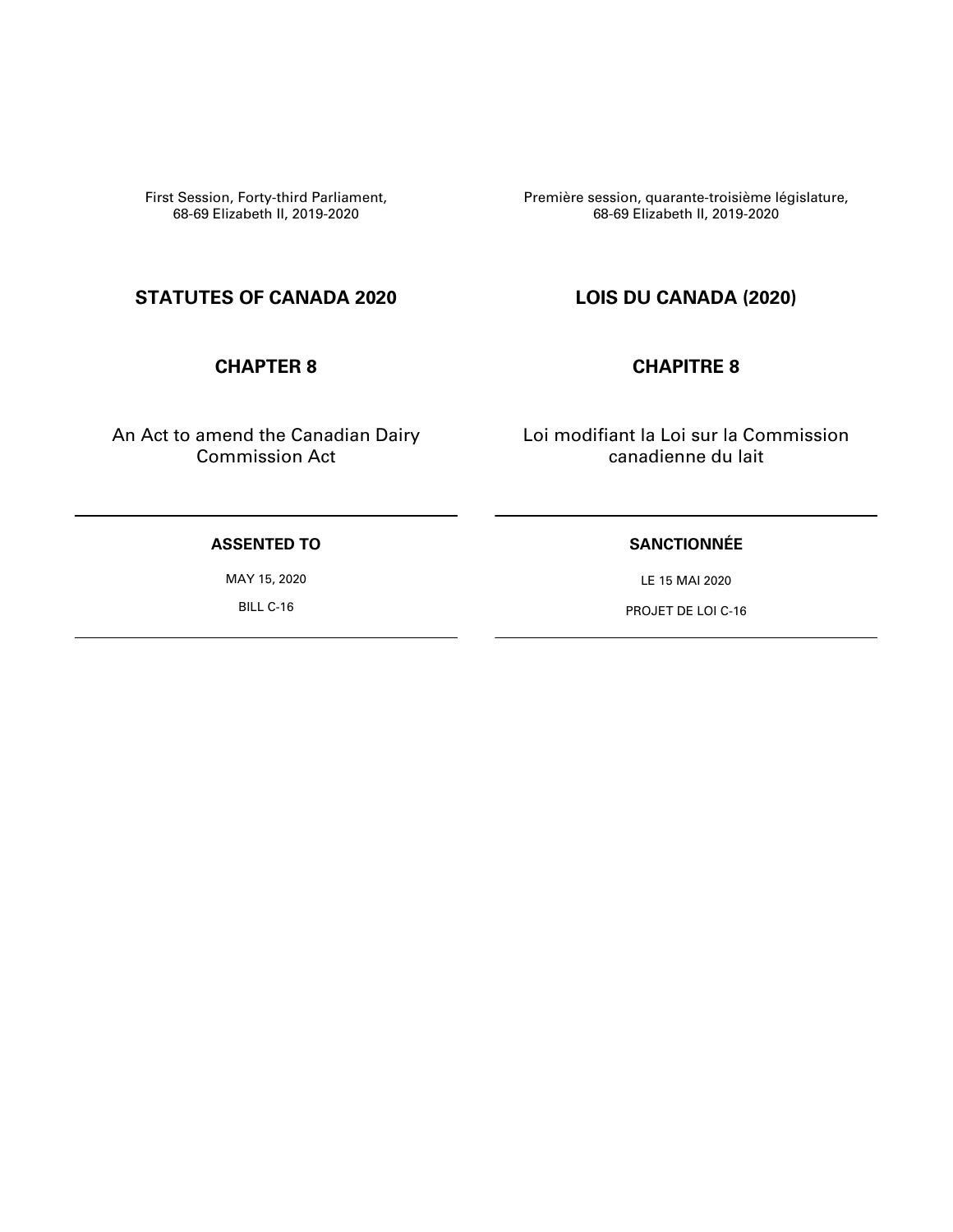#### **RECOMMENDATION**

Her Excellency the Governor General recommends to the House of Commons the appropriation of public revenue under the circumstances, in the manner and for the purposes set out in a measure entitled "*An Act to amend the Canadian Dairy Commission Act*".

#### **SUMMARY**

This enactment amends the *Canadian Dairy Commission Act* to increase the maximum total for outstanding amounts of loans made to the Commission by the Minister of Finance and for amounts drawn by the Commission from a line of credit to five hundred million dollars.

#### **RECOMMANDATION**

Son Excellence la gouverneure générale recommande à la Chambre des communes l'affectation de deniers publics dans les circonstances, de la manière et aux fins prévues dans une mesure intitulée « *Loi modifiant la Loi sur la Commission canadienne du lait* ».

#### **SOMMAIRE**

Le texte modifie la *Loi sur la Commission canadienne du lait* afin d'augmenter le plafond du total non remboursé des prêts consentis à la Commission par le ministre des Finances et des sommes obtenues par celle-ci sur une ligne de crédit à cinq cents millions de dollars.

Disponible sur le site Web de la Chambre des communes à l'adresse suivante : **www.noscommunes.ca**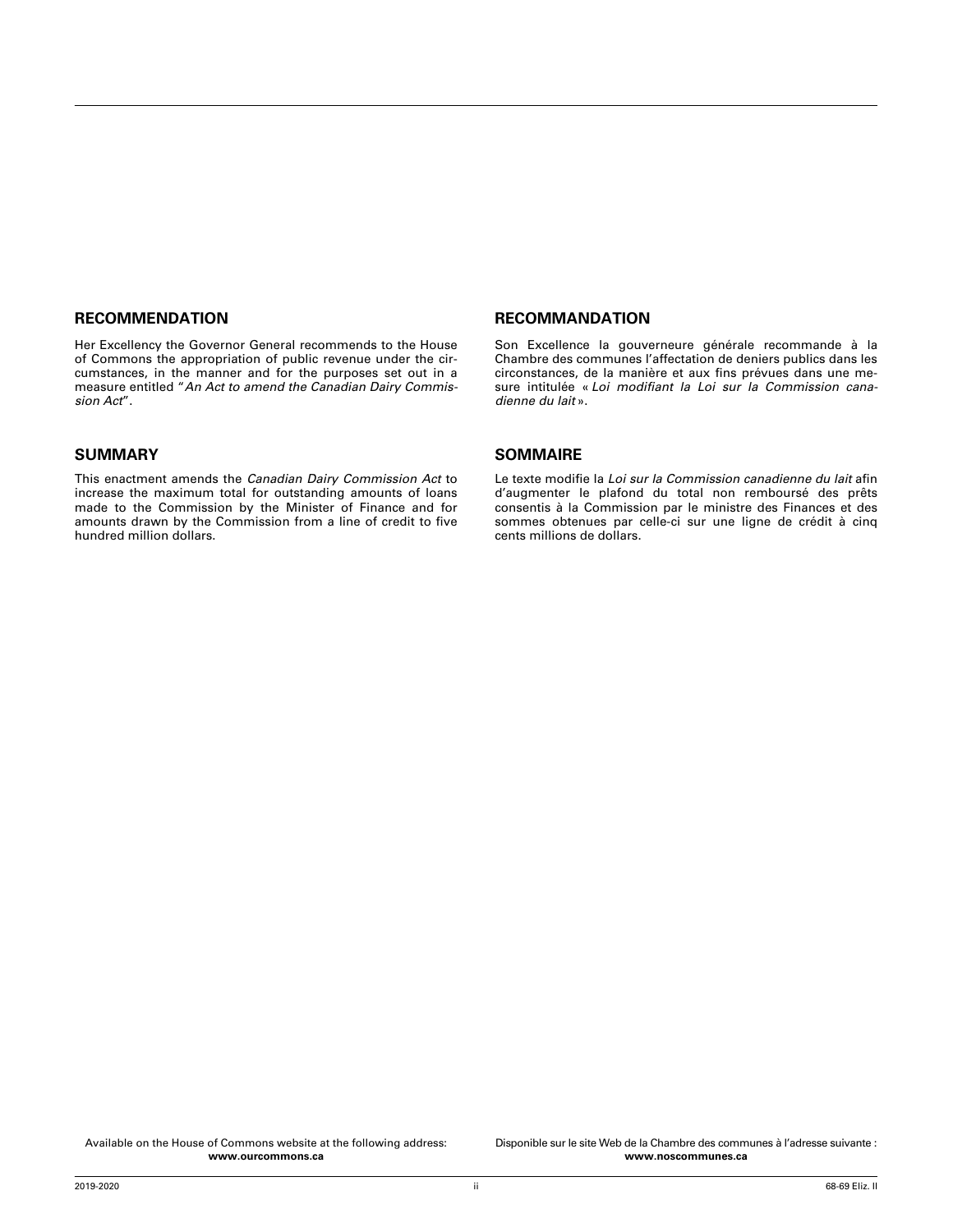# **68-69 ELIZABETH II 68-69 ELIZABETH II**

An Act to amend the Canadian Dairy Commission Act Loi modifiant la Loi sur la Commission canadienne

Her Majesty, by and with the advice and consent of the Senate and House of Commons of Canada, enacts as follows:

#### R.S., c. C-15

# Canadian Dairy Commission Act

#### 1995, c. 23, s. 6

#### 1 **Subsection 16(2) of the** *Canadian Dairy Commission Act* **is replaced by the following:**

#### **Limit**

(2) The total aggregate amount outstanding at any time of loans made under subsection (1) and amounts drawn under subsection 16.1(2) shall not exceed five hundred million dollars.

## **CHAPTER 8 CHAPITRE 8**

du lait

[*Assented to 15th May, 2020*] [*Sanctionnée le 15 mai 2020*]

Sa Majesté, sur l'avis et avec le consentement du Sénat et de la Chambre des communes du Canada, édicte :

L.R., ch. C-15

# Loi sur la Commission canadienne du lait

1995, ch. 23, art. 6

1 **Le paragraphe 16(2) de la** *Loi sur la Commission canadienne du lait* **est remplacé par ce qui suit :**

#### **Plafonnement**

(2) Le total non remboursé des prêts consentis aux termes du paragraphe (1) et des sommes obtenues au titre du paragraphe 16.1(2) ne peut à aucun moment dépasser cinq cents millions de dollars.